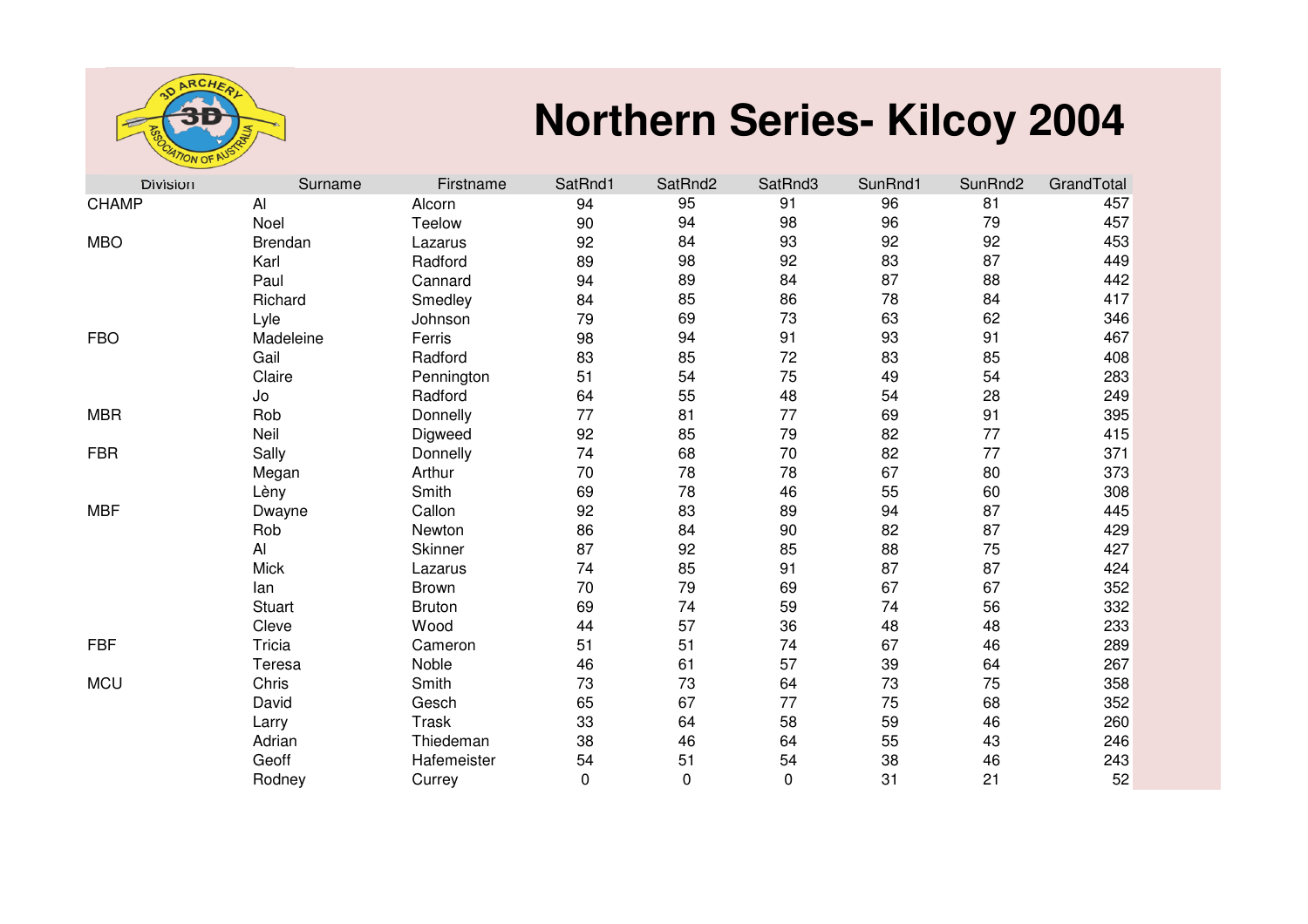

## **Northern Series- Kilcoy 2004**

| <b>FCU</b> | Sue        | Elliott       | 80        | 75 | 71          | 67 | 69 | 362 |
|------------|------------|---------------|-----------|----|-------------|----|----|-----|
|            | Suzanne    | Cash          | 73        | 70 | 77          | 65 | 70 | 355 |
|            | Bernadette | Teelow        | 56        | 72 | 81          | 62 | 54 | 325 |
|            | Elva       | Smith         | 59        | 69 | 61          | 57 | 62 | 308 |
|            | Dana       | Gould         | 72        | 56 | 48          | 57 | 72 | 305 |
|            | Vanessa    | Hafemeister   | 71        | 51 | 57          | 55 | 62 | 296 |
|            | Kim        | McFarlane     | 38        | 64 | 52          | 76 | 53 | 283 |
|            | Joanna     | Harber        | 46        | 63 | 35          | 33 | 63 | 240 |
| <b>HC</b>  | Grant      | Buckeridge    | 91        | 92 | 87          | 96 | 91 | 457 |
|            | Darryl     | <b>Bulger</b> | 93        | 92 | 89          | 93 | 87 | 454 |
|            | Glenn      | Noble         | 92        | 94 | 93          | 91 | 82 | 452 |
|            | Dan        | Morgan        | 91        | 92 | 85          | 91 | 92 | 451 |
|            | Cliff      | Orley         | 82        | 94 | 92          | 86 | 94 | 448 |
|            | Lionel     | Taylor        | 98        | 81 | 87          | 90 | 89 | 445 |
|            | Milton     | Cunningham    | 92        | 86 | 94          | 89 | 83 | 444 |
|            | Glenn      | Carlson       | 89        | 87 | 87          | 92 | 84 | 439 |
|            | Simon      | Nevin         | 88        | 86 | 87          | 84 | 88 | 433 |
|            | Dan        | Smith         | 89        | 86 | 85          | 91 | 75 | 426 |
|            | Steven     | Morgan        | 87        | 90 | 87          | 71 | 70 | 405 |
|            | Pat        | McNamara      | 74        | 87 | 91          | 67 | 79 | 398 |
|            | Garry      | Johnson       | 79        | 83 | 67          | 64 | 77 | 370 |
|            | Tom        | Oxley         | 73        | 67 | 70          | 72 | 85 | 367 |
|            | Graham     | Cash          | 79        | 73 | 83          | 67 | 49 | 351 |
|            | Gerry      | Ross          | 70        | 77 | 0           | 66 | 78 | 291 |
|            | David      | Ellison       | 63        | 57 | 46          | 59 | 49 | 274 |
| <b>RA</b>  | Grant      | Jenkins       | 80        | 98 | 89          | 82 | 75 | 424 |
|            | Adrian     | Pennington    | 78        | 84 | 85          | 84 | 77 | 408 |
|            | John       | Taylor        | 49        | 38 | 46          | 43 | 41 | 217 |
| <b>RU</b>  | Paul       | Mann          | 61        | 73 | 74          | 70 | 67 | 345 |
|            | Glenn      | Hines         | 41        | 43 | 38          | 41 | 53 | 216 |
|            | Martti     | Karkkainen    | 23        | 46 | 49          | 31 | 66 | 215 |
|            | Paul       | Derry         | 33        | 43 | 28          | 43 | 45 | 192 |
|            | Colleen    | Currey        | $\pmb{0}$ | 0  | $\mathbf 0$ | 36 | 33 | 69  |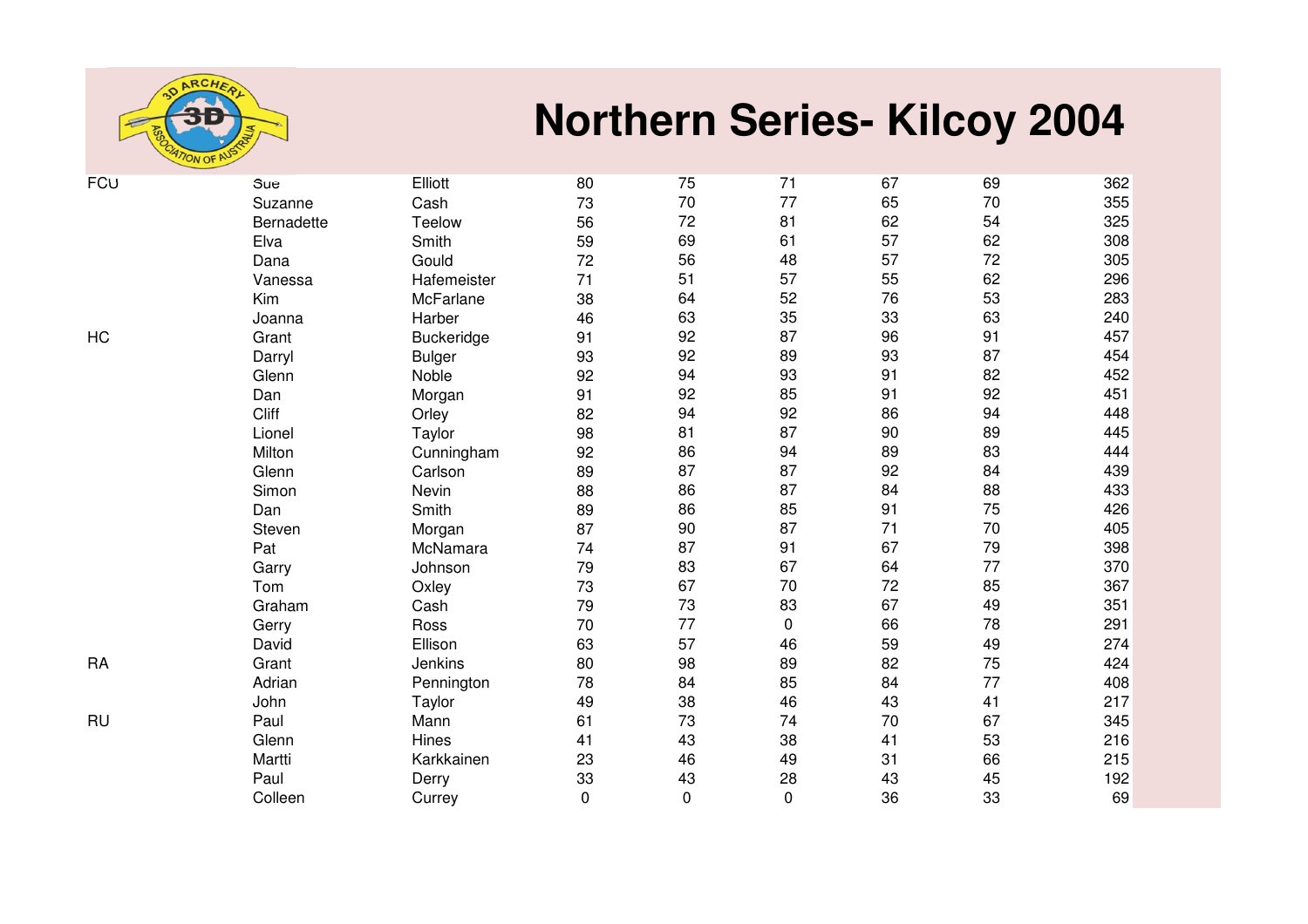